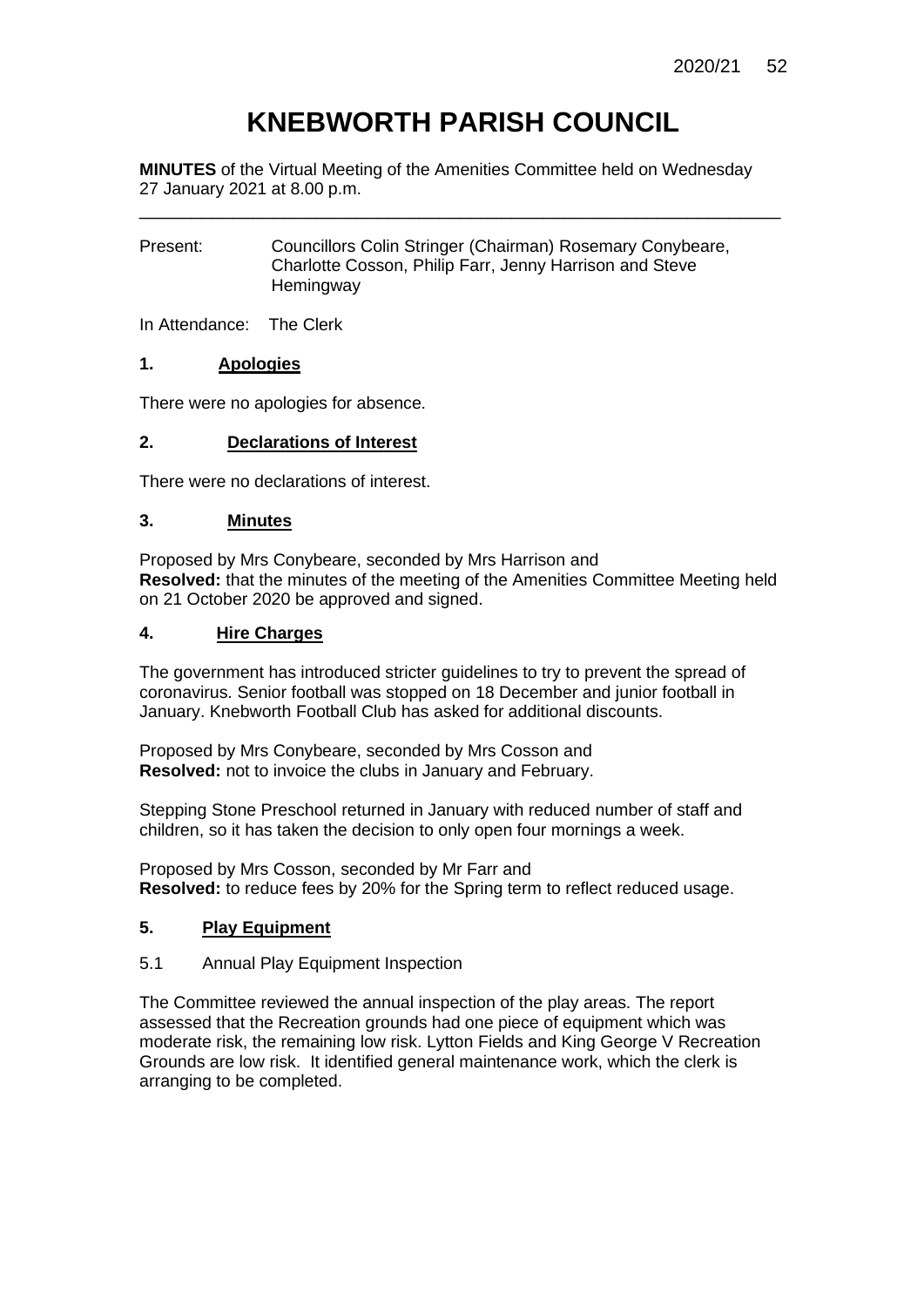# 5.2 Gym Equipment

The committee considered a request for outside gym equipment to be installed in Knebworth Recreation Grounds.

Mr Farr reported that a play equipment survey was undertaken by the Council a few years ago and there was no demand for gym equipment. The committee agreed that this would not be pursued and the resident is to be informed.

# **6. Allotments**

All the plots have been rented for 2021. The waiting list was reduced by reducing the size of the available plots and there are seven new plot holders.

The Committee considered a request to plant trees on a plot. Due to the size of the plots the Committee agreed that no further trees should be permitted on the site.

Mr Hemingway suggested that a few other villages have community orchards, which might be possible if development goes ahead.

# **7. PAT Testing**

Proposed by Mrs Conybeare, seconded by Mrs Cosson and **Resolved:** to purchase PAT testing equipment and appropriate training.

# **8. Norton Green Common**

The Council has a Stewardship Agreement to manage and improve Norton Green Common, which is a SSSI. Although the meadow has a TRO to prevent vehicles driving over it, there has been significant damage resulting from off road vehicles driving over the common.

The clerk has been engaging Stevenage Borough Council, as owner of the site, Knebworth Estate, as adjacent landowner, Herts CC Rights of Way Officer, Natural England and the police to try to resolve the ongoing problem. Stevenage Borough Council has agreed to lay large logs alongside the track to try to deter off road vehicles.

# **9. Maintenance**

#### 9.1 Pavilion

The CCTV and alarm have been recently serviced. A new boiler fan has been installed.

#### 9.2 Village Hall

The kitchen extraction fan requires servicing. Gratte Brothers has stated that it does not undertake this work and the clerk has yet to find a suitable contractor.

# 9.3 Pond

Two pond maintenance days were cancelled due to government restrictions under lockdown. Work in the pond cannot now be undertaken until September.